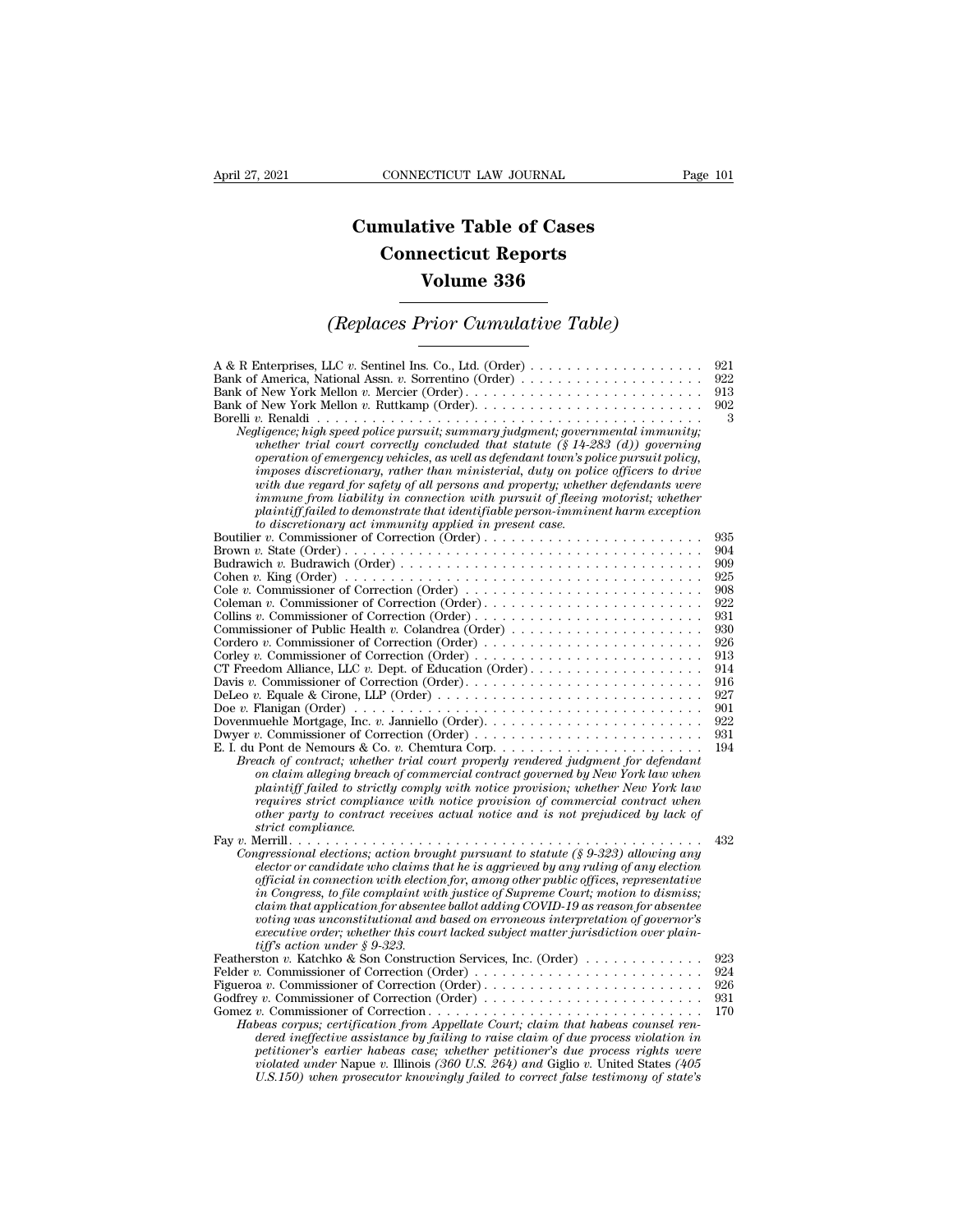*key witnesses at petitioner's criminal trial regarding their cooperation agreements with state, even though defense counsel had actual or constructive knowledge of those agreements: whether disclosure to defense counsel t ments with state is at petitioner's criminal trial regarding their cooperation agreements with state, even though defense counsel had actual or constructive knowledge of those agreements; whether disclosure to defense con* **edge of those agreements;** connectricurrely that *agarding their cooperation agreements with state, even though defense counsel had actual or constructive knowledge of those agreements; whether disclosure to defense couns has given false testimony, by itself, necessarily cures testimony, by itself, necessarily cures with state, even though defense counsel had actual or constructive knowledge of those agreements; whether disclosure to defen defendant's due process rights under* their cooperation agreements with state, even though defense counsel had actual or constructive knowledge of those agreements; whether disclosure to defense counsel that witness has g key witnesses at petitioner's criminal trial regarding their cooperation agreements with state, even though defense counsel had actual or constructive knowledge of those agreements; whether disclosure to defense counsel th *Haydusky's Appear to the set at performance of the set at a deciral or constructive knowledge of those agreements; whether disclosure to defense counsel that witness has given false testimony, by itself, necessarily cures* date of those agreements; whether disclosure to defense counsel that witness<br>edge of those agreements; whether disclosure to defense counsel that witness<br>has given false testimony, by itself, necessarily cures any violatio Heyward *v.* Leftridge (Orders) . . . . . . . . . . . . . . . . . . . . . . . . . . . . . . . . 902, 903 In re D'Andre T. (Order) . . . . . . . . . . . . . . . . . . . . . . . . . . . . . . . . . . . . . . <sup>902</sup> Gould v. Commissioner of Correction (Order)<br>
Hamm v. Commissioner of Correction (Order)<br>
Haydusky's Appeal from Probate (Order)<br>
Henderson v. Commissioner of Correction (Order)<br>
Henderson v. Commissioner of Correction (Ord In re Ja'Maire M. (Order). . . . . . . . . . . . . . . . . . . . . . . . . . . . . . . . . . . . . . <sup>911</sup> In re Josiah D. (Order) . . . . . . . . . . . . . . . . . . . . . . . . . . . . . . . . . . . . . . . <sup>915</sup> In re Kameron N. (Orders) . . . . . . . . . . . . . . . . . . . . . . . . . . . . . . . . . . 926, 927 In re Marcquan C. (Order) . . . . . . . . . . . . . . . . . . . . . . . . . . . . . . . . . . . . . <sup>924</sup> In re Phoenix A. (Order) . . . . . . . . . . . . . . . . . . . . . . . . . . . . . . . . . . . . . . <sup>932</sup> In re *Dalla L.* (Order)<br>
In re Ja'La L. (Order)<br>
In re Ja'La L. (Order)<br>
In re Marenon N. (Order)<br>
In re Kameron N. (Order)<br>
In re Kameron N. (Order)<br>
In re Marcquan C. (Order)<br>
In re Marcquan C. (Order)<br>
In re Marcquan *Petition for reinstatement of guardianship rights pursuant to statute (§ 45a-611);*<br>*Petition for reinstatement of guardianship rights pursuant to statute (§ 45a-611);*<br>*Petition for reinstatement of guardianship rights p certification from Appellate Court; whether parent seeking reinstatement of corder)*<br> *certification for reinstatement of guardianship rights pursuant to statute (§ 45a-611);*<br> *certification from Appellate Court; wheth guardianship rights is entitled to rebuttable, constitutional COrdersace and* COrder).<br> *guardianship rights pursuant to statute (§ 45a-611)*<br> *guardianship rights is entitled to rebuttable, constitutional presumption tha reinstatement is in best interests of child once parent has established that cause for removal no longer exists; whether third party seeking to rebut presumption that reinstatement of guardianship is in child's best interests must do so by clear and figure in the factorical of guardianship rights pursuant to statute (§ 45a-611);*<br> *and for reinstatement of guardianship rights pursuant to statute (§ 45a-611);*<br> *and guardianship rights is entitled to rebuttable, c und convincing evidence; weighing of factors set forth in Mathews v. Eldridge (424*<br>U.S. 319) for purpose of determining proper standard of proof in reinstatement<br>of guardianship proceedings.<br>v. Commissioner of Correctio *certyrcation from Appellate Cour*<br>*guardianship rights is entitled to<br>reinstatement is in best interests of<br>for removal no longer exists; wheth<br>that reinstatement of guardianship<br>and convincing evidence; weighing<br>U.S. 319* guaranaship rights is entitled to rebuttable, constitutional presumption that<br>reinstatement is in best interests of child once parent has established that cause<br>for removal no longer exists; whether third party seeking to Fernstatement is in oest interests of child once parent has established that cause<br>for removal no longer exists; whether third party seeking to rebut presumption<br>that reinstatement of guardianship is in child's best intere For removal no longer exists; unether literal party seeking to reolal presumption<br>that reinstatement of guardianship is in child's best interests must do so by clear<br>and convincing evidence; weighing of factors set forth i *and convincing evidence; weighing is in chuas best interests muss to so by clear<br>and convincing evidence; weighing of factors set forth in Mathews v. Eldridge (424<br>U.S. 319) for purpose of determining proper standard of p U.S. 319) for purpose of determining proper standard of proof in reinstatement*<br> *U.S. 319) for purpose of determining proper standard of proof in reinstatement*<br> *of guardianship proceedings.*<br>
Infermational Investors v. Lafferty *v.* Jones . . . . . . . . . . . . . . . . . . . . . . . . . . . . . . . . . . . . . . . . . . . <sup>332</sup> *In a c. Commissioner of Correction (Order)*<br> *Invasioner of Correction (Order)*<br> *Inski v. Commissioner of Correction (Order)*<br> *Inski v. Commissioner of Correction (Order)*<br> *Invasioner of Correction (Order)*<br> *Invasion 5196a); interlocutory appeal pursuant to statute (§ 52-265a) involving matter* **of substantial public interest; first amendment in the substantial public interest; first amendment of Correction (Order)**<br> *v.* Commissioner of Correction (Order)<br> **a** *v.* Commissioner of Correction (Order)<br> **a** *v.* J *violated defendants' first amendment rights by imposing sanctions for named defendants* of Correction (Order)  $\ldots$  and  $\ldots$  912<br> *day.* Commissioner of Correction (Order)  $\ldots$  and  $\ldots$  332<br> *dasion of privacy; special motions to dismiss under anti-SLAPP statute* (§ 52-<br>
5196a); interlocutory *whether trial courtestion in interiories in the minimisty of the saion of princey; special motions to dismiss under anti-SLAPP statute (§ 52-3196a); interlocutory appeal pursuant to statute (§ 52-265a) involving matter of order violations and named defendant's extrajudicial speech; whether trial court* asion of privacy; special motions to dismiss under anti-SLAPP statute (§ 52-5196a); interlocutry appeal pursuant to statute (§ 52-265a) involving matter of substantial public interest; first amendment; sanctions; whether t *and meaning interiocutory appeal pursuant to statute (§ 32-265a) mootving n* of substantial public interest; first amendment; sanctions; whether trial violated defendants' first amendment rights by imposing sanctions for of substantial public interest; first amendment; sanctions; whether trial court<br>violated defendants' first amendment rights by imposing sanctions for named<br>defendant's extrajudicial speech harassing and threatening plainti volded defendants first amendment rights by imposing sanctions for named<br>defendant's extrajudicial speech harassing and threatening plaintiffs' coursel;<br>whether trial court abused its discretion in imposing sanctions for d *usemant setroparta spectra marsing and urealing paramigs counset,*<br> *whether trial court abused its discretion in imposing sanctions for discovery*<br> *order violations and named defendant's extrapidicial speech, whether tr order violations and named defendant's existention in imposing such sight order violated defendants' due process rights by failing to afford them sufficient notice<br>
<i>violated defendants' due process rights by failing to a* Northeast Builders Supply & Home Centers, LLC *<sup>v</sup>*. RMM Consulting, LLC (Order) . . . . <sup>933</sup> Osborn *v.* Waterbury (Order) . . . . . . . . . . . . . . . . . . . . . . . . . . . . . . . . . . . <sup>903</sup> Palmer *<sup>v</sup>*. Commissioner of Correction (Order) . . . . . . . . . . . . . . . . . . . . . . . . . <sup>924</sup> Pascola-Milton *<sup>v</sup>*. Millard (Order) . . . . . . . . . . . . . . . . . . . . . . . . . . . . . . . . . <sup>934</sup> Pearson *v.* Commissioner of Correction (Order) . . . . . . . . . . . . . . . . . . . . . . . . <sup>914</sup> Pierce *<sup>v</sup>*. Commissioner of Correction (Order) . . . . . . . . . . . . . . . . . . . . . . . . . <sup>914</sup> Praisner *<sup>v</sup>*. State . . . . . . . . . . . . . . . . . . . . . . . . . . . . . . . . . . . . . . . . . . . <sup>420</sup> *Indemnification pursuant to statute ((Rev. to 2013) § 53-39a); whether Appellate Court correctly determined that state university's special police force was not local police department for purposes of § 53-39a; whether 2017* amendment *policer local police department to statute ((Rev. to 2013) § 53-39a); whether Appellate Court correctly determined that state university's speci § 53-39a was clarifying legislation applicable to plaintiff.* Pryor *<sup>v</sup>*. Brignole (Order). . . . . . . . . . . . . . . . . . . . . . . . . . . . . . . . . . . . . . <sup>933</sup> Reliable Mechanical Contractors, LLC *<sup>v</sup>*. Ricketts (Order). . . . . . . . . . . . . . . . . . . <sup>932</sup> Rispoli *<sup>v</sup>*. East Haven (Order) . . . . . . . . . . . . . . . . . . . . . . . . . . . . . . . . . . . <sup>927</sup> Court correctly determined that state university's special police force was not<br>local police department for purposes of § 53-39a; whether 2017 amendment to<br>s 53-39a was clarifying legislation applicable to plaintiff.<br>Pryor *voir correction (order)*<br> *voir converges accuminate and state and state and state is 53-39a; whether 2017 amendment to*<br> *§ 53-39a was clarifying legislation applicable to plaintiff.*<br>
Pryor v. Brignole (Order) . . . . . St. Louis *v.* Commissioner of Correction (Order) . . . . . . . . . . . . . . . . . . . . . . . . <sup>919</sup> Schuler *v.* Commissioner of Correction (Order). . . . . . . . . . . . . . . . . . . . . . . . . <sup>905</sup>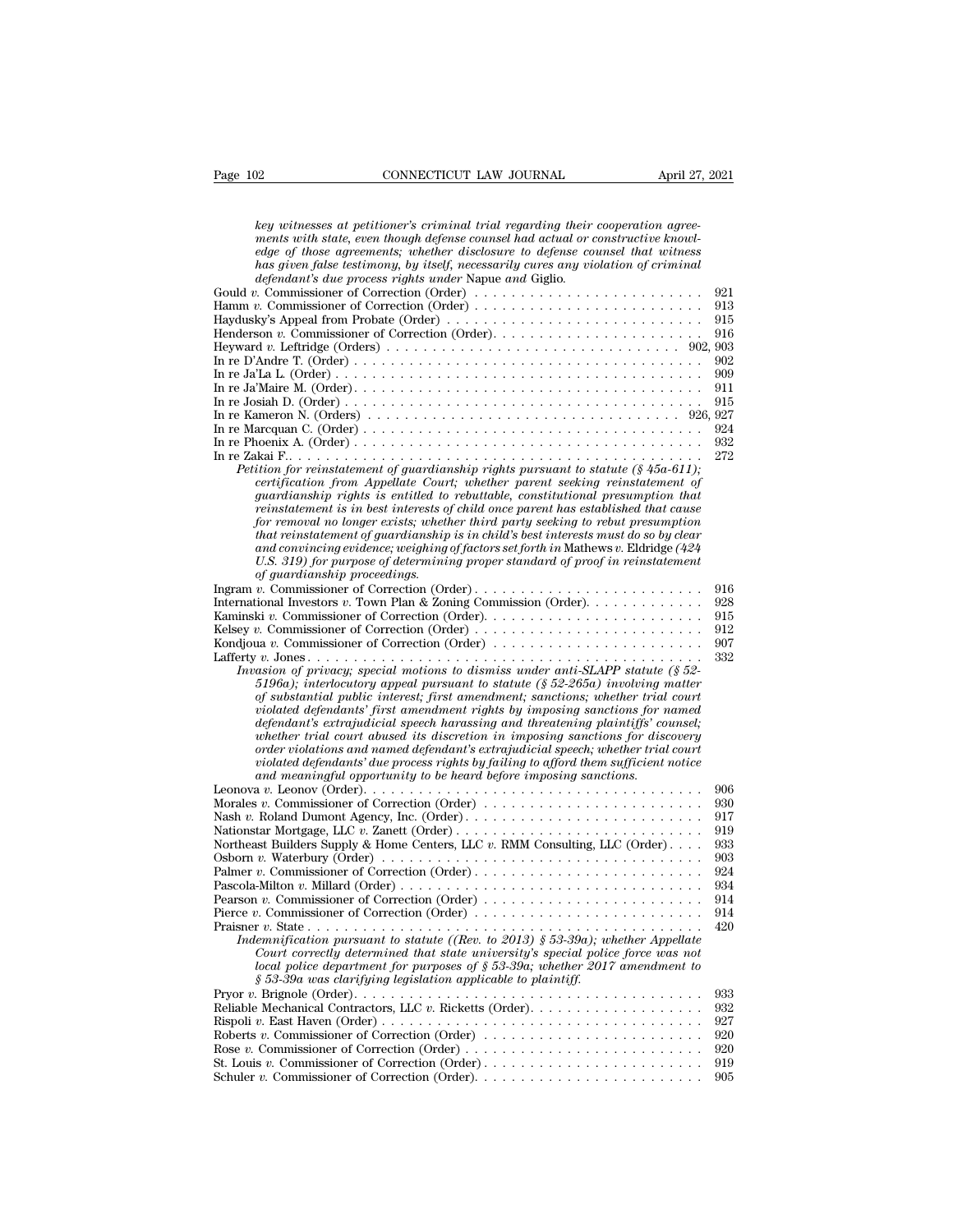| April 27, 2021<br>CONNECTICUT LAW JOURNAL                                                                                                                      | Page 103 |     |
|----------------------------------------------------------------------------------------------------------------------------------------------------------------|----------|-----|
|                                                                                                                                                                |          |     |
|                                                                                                                                                                |          | 923 |
| Shoreline Shellfish, LLC $v$ . Branford $\ldots \ldots \ldots \ldots \ldots \ldots \ldots \ldots \ldots \ldots \ldots \ldots \ldots$                           |          | 403 |
| Breach of contract; right of first refusal to lease shellfishing grounds in defendant                                                                          |          |     |
| town; whether trial court improperly granted town's motion for summary judg-                                                                                   |          |     |
| ment; whether genuine issue of material fact existed as to whether shellfishing                                                                                |          |     |
| ground plaintiffs sought to lease was owned by town within meaning of applicable                                                                               |          |     |
| provision (§ 88-8) of town code; whether town's Shellfish Commission had author-                                                                               |          |     |
| ity to lease shellfishing ground to plaintiffs under § 88-8 of town code.                                                                                      |          |     |
|                                                                                                                                                                |          | 935 |
|                                                                                                                                                                |          | 910 |
|                                                                                                                                                                |          | 901 |
|                                                                                                                                                                |          | 912 |
|                                                                                                                                                                |          | 452 |
| Capital felony; murder; felony murder; sexual assault first degree; kidnapping first                                                                           |          |     |
| degree; burglary first degree; sixth amendment right to counsel; claim that state                                                                              |          |     |
| violated defendant's sixth amendment right to counsel by engaging jailhouse                                                                                    |          |     |
| informant to deliberately elicit incriminating statements from defendant;                                                                                      |          |     |
| whether informant acted as agent of state in eliciting incriminating statements                                                                                |          |     |
| from defendant; claim that there was insufficient evidence to establish that                                                                                   |          |     |
| defendant remained unlawfully in victim's apartment for purpose of his convic-                                                                                 |          |     |
| tion of first degree burglary; defendant's invitation to overrule State v. Allen (216)                                                                         |          |     |
| Conn. 367); stare decisis; whether trial court abused its discretion in declining to                                                                           |          |     |
| $\label{eq:constrained} \begin{aligned} \textit{give third-party culability instruction to jury in light of existence of unidentified} \end{aligned}$          |          |     |
| person's DNA in and on victim's body and on doorframe of victim's bedroom.                                                                                     |          |     |
|                                                                                                                                                                |          | 920 |
| State v. Ferrazzano-Mazza (Order) $\dots \dots \dots \dots \dots \dots \dots \dots \dots \dots \dots \dots \dots$                                              |          | 928 |
|                                                                                                                                                                |          | 907 |
|                                                                                                                                                                |          | 934 |
|                                                                                                                                                                |          | 901 |
|                                                                                                                                                                |          | 247 |
| Assault of disabled person third degree; disorderly conduct; certification from Appel-                                                                         |          |     |
| late Court; whether Appellate Court correctly concluded that trial court had not                                                                               |          |     |
| abused its discretion in determining that defendant's waiver of right to counsel                                                                               |          |     |
| during pretrial stage of proceedings was knowing, intelligent and voluntary;                                                                                   |          |     |
| whether trial court abused its discretion in determining that defendant under-                                                                                 |          |     |
| stood nature of charges against him; claim that defendant's waiver of right to<br>counsel was constitutionally inadequate because trial court did not make him |          |     |
| aware of dangers and disadvantages of self-representation during canvass; claim                                                                                |          |     |
| that trial court's failure to canvass defendant regarding right to counsel during                                                                              |          |     |
| arraignment and plea negotiations was structural error; whether alleged error                                                                                  |          |     |
| concerning failure to canvass defendant regarding right to counsel during                                                                                      |          |     |
| arraignment and plea negotiations was harmless.                                                                                                                |          |     |
|                                                                                                                                                                |          |     |
|                                                                                                                                                                |          | 907 |
|                                                                                                                                                                |          | 910 |
|                                                                                                                                                                |          | 911 |
| .                                                                                                                                                              |          | 386 |
| Assault third degree; claim that trial court improperly declined to instruct jury on                                                                           |          |     |
| defense of personal property with respect to assault charge; whether Appellate                                                                                 |          |     |
| Court correctly concluded that defendant failed to preserve his claim of instruc-                                                                              |          |     |
| tional error; whether Appellate Court correctly concluded that defendant waived                                                                                |          |     |
| his unpreserved claim of instructional error.                                                                                                                  |          |     |
| .                                                                                                                                                              |          | 219 |
| Assault first degree as principal; assault first degree as accessory; double jeopardy;                                                                         |          |     |
| certification from Appellate Court; whether Appellate Court correctly concluded                                                                                |          |     |
| that defendant's convictions of assault in first degree as principal and assault                                                                               |          |     |
| in first degree as accessory as to each victim did not violate double jeopardy                                                                                 |          |     |
| clause of United States constitution; proper inquiry, for double jeopardy purposes,                                                                            |          |     |
| when defendant is convicted of multiple violations of same substantive criminal                                                                                |          |     |
| statute, discussed; whether legislature intended to punish individual acts sepa-                                                                               |          |     |
| $rately \ or \ to \ punish \ course \ of \ action \ that \ they \ constitute \ under \ first \ degree \ assault$                                               |          |     |
| statute (§ $53a-59(a) (1)$ ) under which defendant was convicted; whether defend-                                                                              |          |     |
| ant's assaultive acts against victims were part of same continuing course of                                                                                   |          |     |
| conduct.<br>State <i>n</i> Russaw (Order)                                                                                                                      |          | 933 |
|                                                                                                                                                                |          |     |

State *<sup>v</sup>*. Russaw (Order) . . . . . . . . . . . . . . . . . . . . . . . . . . . . . . . . . . . . . . <sup>933</sup>